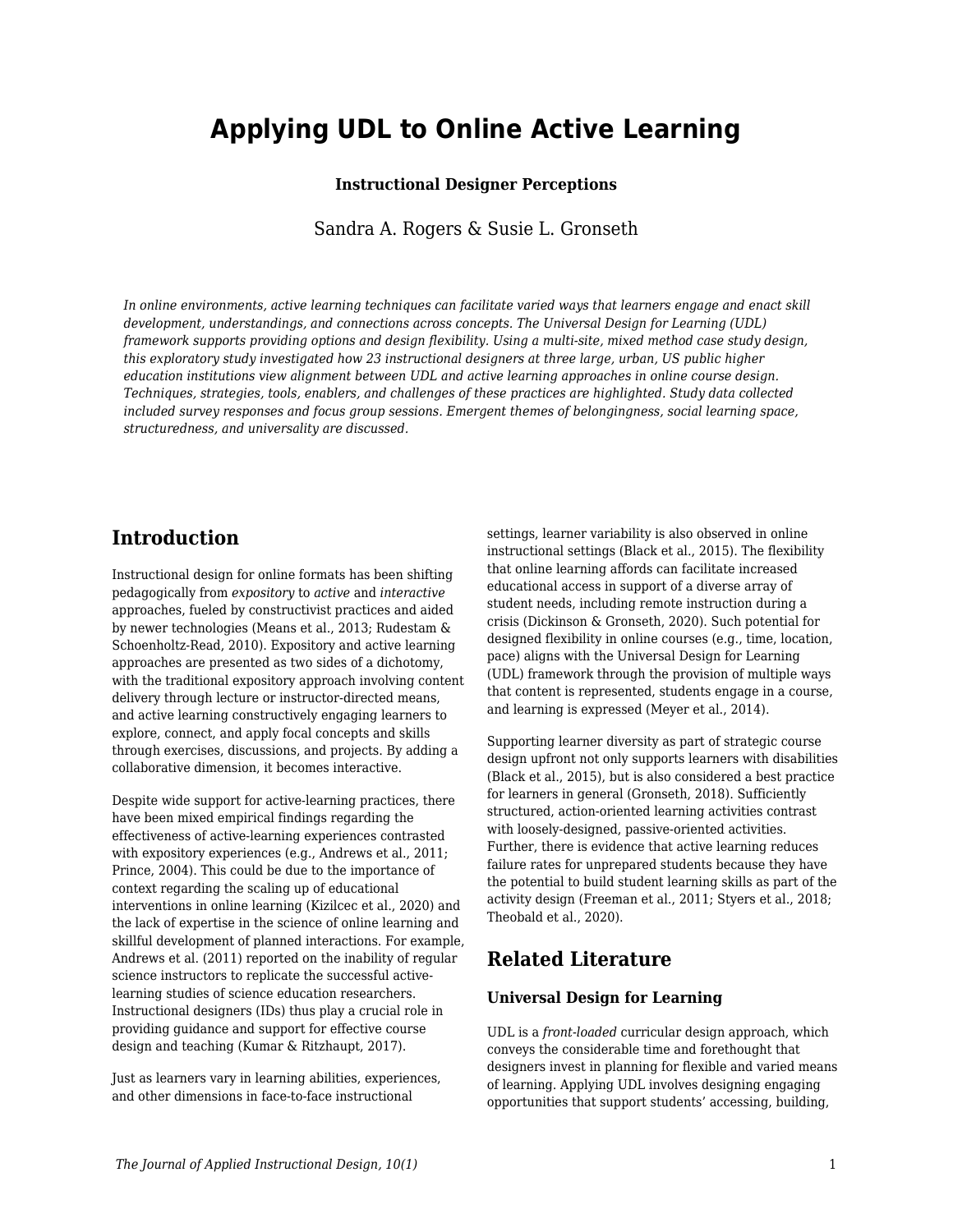and internalizing of target content. Planning active learning activities through a UDL lens can involve expansion in the areas of engagement (the *why* for learning), representation (the *what* that is being learned), and action and expression (the *how* of the learning process; CAST, 2018). The why aspect is associated with the affective domain of learning (Bloom et al., 1956; i.e., attitudes, emotions, feelings), aiming to capture and sustain students' interest and persistence to reach their learning goals. The what aspect refers to the information processing of content for the cognitive domain of learning (i.e., knowledge, comprehension, application) to facilitate perception and comprehension. The how of learning addresses affective, cognitive, and psychomotor domains and involves varied methods, media, tools, and executivefunctioning strategies that enable learners to communicate, navigate, and self-monitor their learning progress.

Though interest in UDL has fluctuated over the past decade (as illustrated in the Google Trends analysis in Figure 1), the ideals of flexibility and empathy have become ever important in continuing education during recent complexities brought on by the global COVID-19 pandemic (Debruler, et al., 2020; Gelles, et al., 2020). Learner-supported design approach enables educators to meet varied student needs during other times of crises, such as natural disasters of hurricanes, fires, floods, and earthquakes (Baytiyeh, 2018). Such challenges necessitate instructional design that affords flexibility for online and remote learning to meet the extraordinary needs of learners facing additional familial duties, limited or unaffordable resources, unemployment, illness, or eviction (Roman, 2020). These ideals serve as rudders in navigating such complexities as differing access to technology, barriers related to learner availability and disrupted schedules, and social-emotional stressors (Gronseth et al., 2020).

#### Figure 1

Google Trends' Analysis of Google Searches for the Term "UDL" from 2010-2020



The relevance of UDL in present instructional design practices garner attention for recognizing and planning intentionally for variations in learner characteristics and needs and cultivating the development of learners' selfregulation skills through strategic course structures and facilitation strategies. For example, the UDL principle of providing multiple means of action and expression expands ways learners can practice and demonstrate progress toward target course objectives to have options for how they might utilize and show what they are learning regarding a target learning goal or objective. In this way, learners seem to appreciate having voice and choice, contributing to increase in enjoyment and proficiency (Goldowsky & Coyne, 2016).

### **Active Learning**

Educational reform efforts promoting active learning include Dewey's (1938) experiential learning, Johnson and Johnson's (1999) cooperative learning, and inverted learning commonly known as a *flipped classroom* (Lage et al., 2000; Mazur, 1997). General interest in active learning has continued to rise over the past decade (as indicated in the Google Trends analysis shown in Figure 2). Active learning triggers cognitive functioning (Freeman et al., 2014; Harris & Bacon, 2019) and enhances or refocuses student attention. Student mental models are called upon and shaped directly in the learning process through student-centered interactive instructional activities. This contrasts with passive learning, which tends to occur indirectly with limited student interaction and is often characterized as teachercentered and replication. Active learning opportunities allow learners to self-direct and utilize supportive resources as they develop their mental models for concepts. Active learning can be individual or group based and may involve a range of complexities in setup and engagement. Clear activity guidelines are highly recommended to ensure effective interactions within an online course experience (Quality Matters, 2018).

#### Figure 2

Google Trends' Analysis of Google Searches for the term "Active Learning" from 2010-2020



### **Planned Interactions**

Within the UDL principle of providing multiple means of engagement, planning for collaboration and community is a key component (See checkpoint 8.2; CAST, 2018). Some IDs use the community of inquiry (COI) framework (Garrison et al., 2000) to promote cognitively challenging learning through planned interactions (e.g., studentstudent, student-content, student-teacher/practitioner). For an online COI, learner and instructor presence in the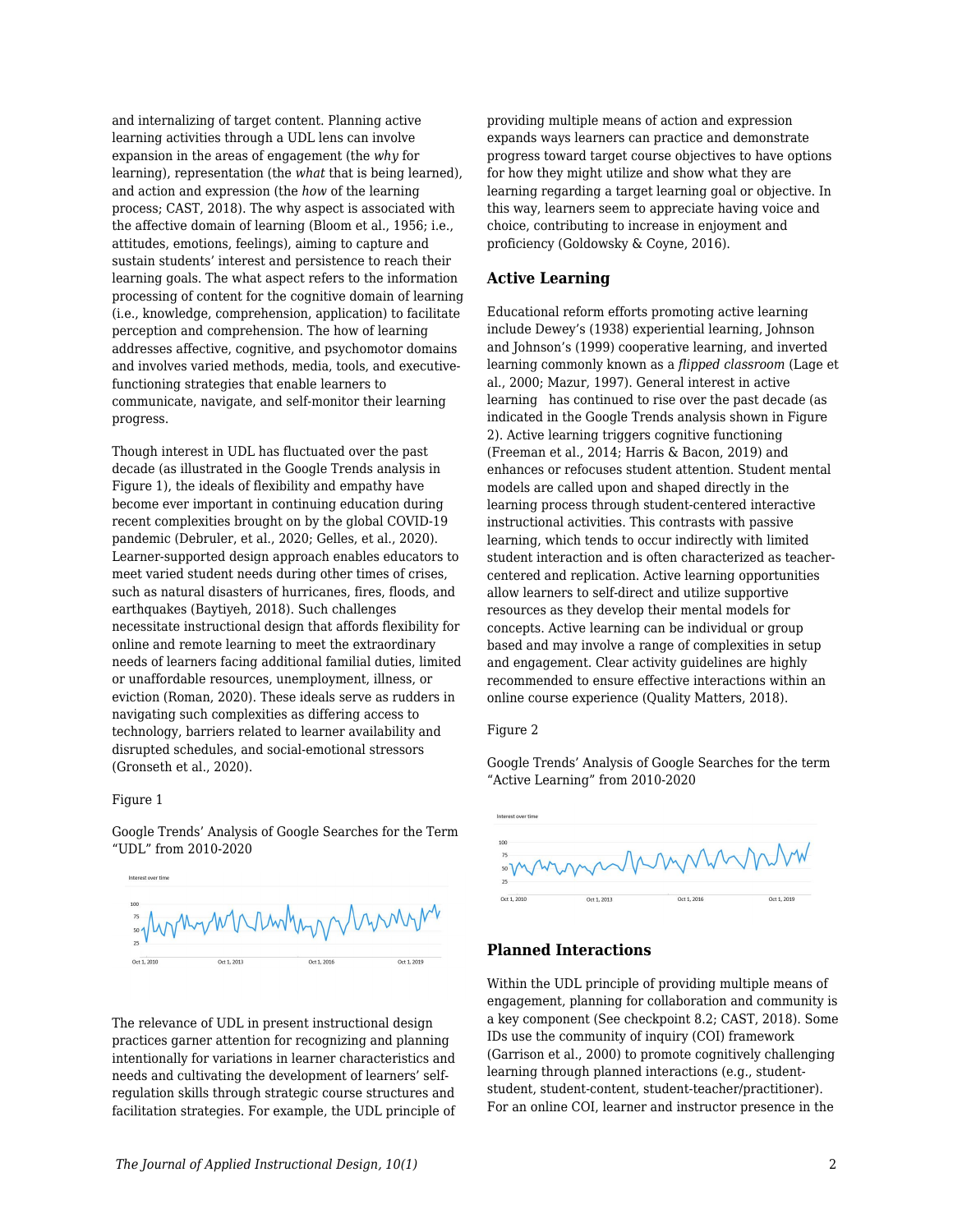areas of social, cognitive, and teaching are essential to the communication loop and should be based on course design that includes engaging events, exploration of mental model versus the shared world, integration of ideas, and resolution through consensus building (Garrison et al., 2000). Active learning tasks combined with planned interactions serve as mechanisms for a COI. Empirically, social presence either has a causal or correlational relationship to achievement, and teaching presence correlates with cognitive presence (Arbaugh, 2019). COI aligns with UDL guidelines to provide options for comprehension, communication, and executive functions (CAST, 2018).

### **Role of Instructional Designers**

Bain (2020) described the following challenges facing IDs in higher education: collaboration with faculty, researchbased best practices, competing standards, quality and uniqueness, feedback-loop design, and performancefocused outcomes. Our study focused on the broader challenges of collaboration with various stakeholders in course design specifically in designing active learning within the UDL framework. Miller and Metz (2014) reported instructors' perceived barriers to active learning as insufficient class time, lack of time to develop material, and comfort with traditional lectures. Generally, instructional design degree programs prepare IDs to address such challenges with coursework on educational psychology, needs assessments, organizational behavior, educational research, evaluation, and instructional design theory and best practices. Additionally, IDs come from various fields of study and have prior work experiences to incorporate into how they approach their ID roles.

The present study was conducted during the COVID-19 pandemic in 2020, in which institutions of higher education across the US transitioned instructional activities to online delivery, dramatically expanding online instruction. IDs were in a crucial position of supporting faculty to re-envision course activities for the synchronous and asynchronous online formats and equipping them with the needed pedagogical and technical skills. IDs in the development and support of online courses take on many roles beyond design such as faculty training, project management, and project evaluation (Kumar & Ritzhaupt, 2017). In this way, they often work with varied members of the campus community, as they "...primarily serve faculty in their roles, but also perceive students as their final audience" (Kumar & Ritzhaupt, 2017, p. 371).

## **Method**

Using a multi-site, mixed method case study design, this exploratory study investigated how IDs view the alignment between UDL and active learning approaches

in online course design, highlighting techniques, strategies, and tools used, perceived enablers of these practices, and challenges faced. Four research questions were addressed:

- 1. How do IDs perceive connections between UDL and active learning approaches in online course designs?
- 2. How do IDs apply UDL to active learning approaches in their online course designs?
- 3. What do IDs perceive as enablers to the application of UDL to active learning approaches in their online course designs?
- 4. How do IDs address barriers to the application of UDL to active approaches in their online course designs?

### **Participants**

IDs  $(N = 48)$  at three large, urban, public, Carnegie Research I-classified institutions in the US were identified as potential participants in the study, with 26 meeting the criteria of being involved in course design and having been in their position at least six months. Of those, 23 (88% response rate) participated in this study, with 17 identifying as female and six as male. Participants were overall highly educated with the following degrees: 17% bachelor, 61% master, and 22% doctorate. Participants reported varied formal education-related training, with about 25% having completed Quality Matters™ training, and others having certifications in learning management system course review, user experience design, and various areas of expertise (e.g., counseling, human resources, library and information sciences). Participants were overall experienced instructional designers, with about 70% having been in their position six years or more (See Figure 3). Participants designed curriculum and supported instruction in an array of subject matter areas (e.g., architecture, arts, business) and workforce development.

#### Figure 3

Participant Years of Experience as an Instructional Designer

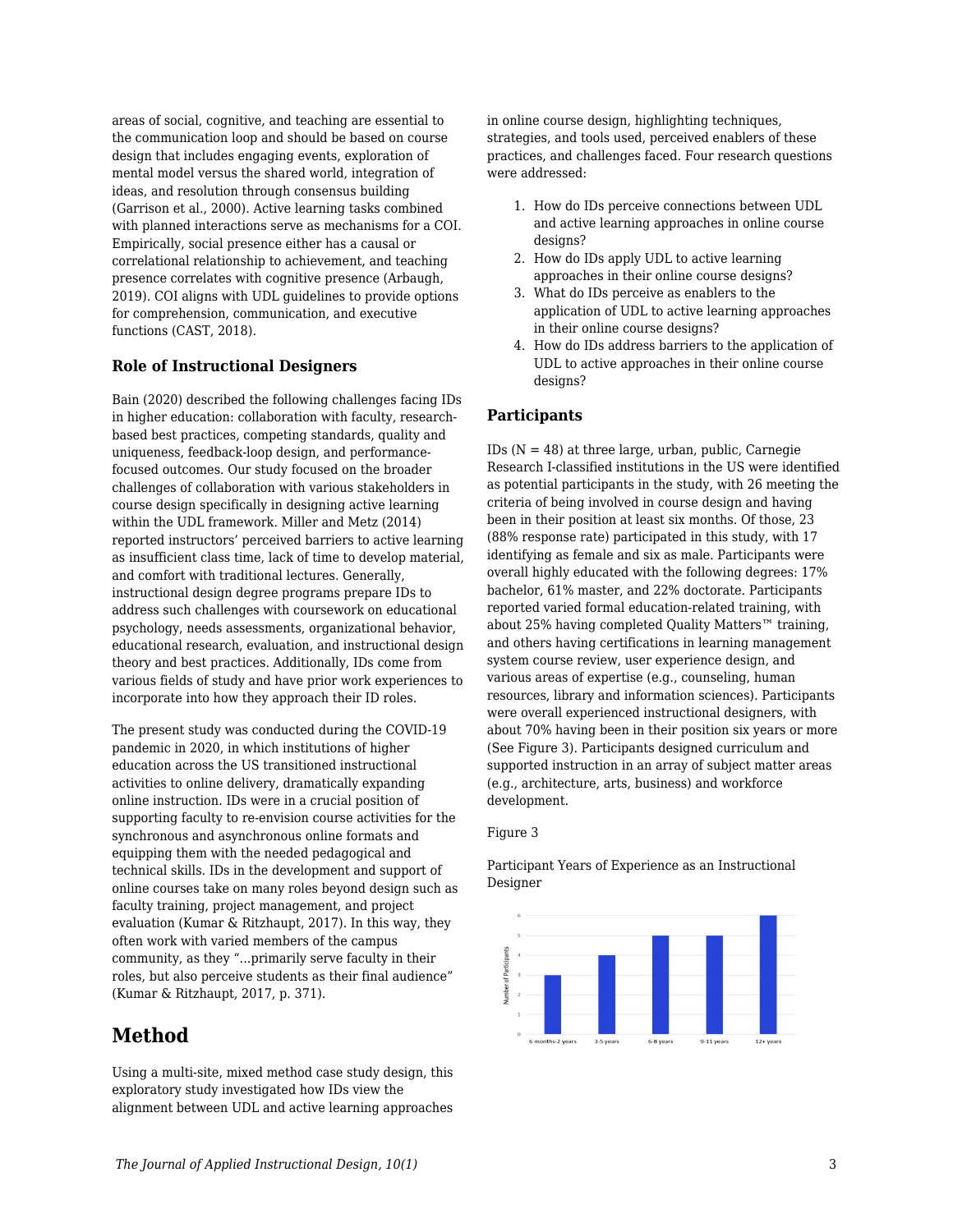### **Instruments**

The researchers developed a survey instrument, *Universal Design for Learning-Online Active Learning (UDL-OAL)*, for gathering ID experiences and perceptions regarding the utilization of approaches in online synchronous and asynchronous course design. The UDL-OAL (See Appendix A) consists of a demographic section (four closed-response and one open-response items), an active learning section (five closed-response and three open-response items), and a UDL section (two closedresponse and two open-ended items). The survey was reviewed by an external ID expert and revised based on recommendations that surfaced through this expert review. The researchers also developed a semi-structured focus group (FG) session protocol, consisting of nine main items and follow-up questions (See Appendix B). Four of the items incorporated initial FG participant polling and then provided opportunities for further elaboration on observed themes.

### **Data Collection Procedures**

Approved participants were sent the consent information and the *UDL-OAL* survey via Qualtrics XM™ online survey software. Respondents were then invited to participate in a virtual FG session with other IDs across the three sites, of which 13 elected to participate. One FG session consisted of seven participants, and the remaining six were in a second session. The sessions were hosted in Microsoft Teams, recorded, and transcribed. During the sessions, aggregated survey data were presented and discussed using real-time voice discussion, chat, and Google Forms polls. Participants rank ordered emerging findings by importance and elaborated on open-ended question prompts. Study recruitment, data collection, and management procedures were approved by the second author's Institutional Review Board.

### **Data Analysis**

Descriptive statistics were computed for the closedresponse survey items. Responses to the open-ended items and virtual FG recording notes and transcriptions were dual coded by both authors (who have practical ID experience and advanced research degrees), and emerging themes were identified and discussed. Initial findings from the survey data were shared with FGs as a reference point for discussion to gather further explanatory data to strengthen the interpretations, employing the emic approach (i.e., illuminating the voices/perspectives of participants). Initial in vivo coding was used to determine emergent themes through interim data analysis via a secondary focused coding on related language (Glaser, 1978). We used reflexivity to entertain potential personal biases. Key informants from each site were consulted to review and confirm themes. We

conducted mixed methods that pragmatically considered the means of data collection and analysis that included participants' voices, addressed researchers' bias, and considered member checking (Johnson & Christensen, 2014).

## **Findings**

### **RQ1: How Do IDs Perceive Connections Between UDL and Active Learning in Online Course Designs?**

Most participants expressed confidence in their facility with designing accessible courses and learning materials, with over 80% fairly to completely confident. The main ways that they reported learning about accessible educational practices were reading on their own, learning from colleagues, participating in workshops, and watching videos. Accessibility was viewed by many as core to UDL. For example, one participant defined UDL as, "an expansion of the concept of accessibility, where courses are designed with all users considered, not just those with a registered disability." IDs expressed how UDL supports expanded online access to learning and plans for barriers that students are likely to experience. Some of their characterizations of UDL included the following:

- "Designing to the Margins. Designing Courses That Are Inherently Accessible and Culturally Responsive."
- "...Improving Learning Experiences by Reducing Obstacles and Eliminating "Othering" of Non-Traditional Students."
- "Designing Courses with the End User at the Forefront, Creating Online Spaces That Emphasize Aesthetic Consistency and Foster Opportunities for All Learning Types and Abilities to Participate in the Learning Experience."

Participants mentioned how UDL centers student needs and engagement, which is a key component of active learning. UDL and active learning approaches support each other. In fact, one designer said, "we cannot do active learning without UDL." They viewed the overlap between UDL and active learning in online course designs as dependent in part on the technology, as accessibility challenges can inhibit broad student participation. Another designer said, "since both UDL and active learning support designing student-centered, and more interactive course content and activities, I think the application of the dual framework would be an effective strategy to promote and improve course design." Other shared attributes, in vivo, of this dual framework included *equity, choice, inclusivity, participatory, personalized*, *responsive,* and *varied modalities*.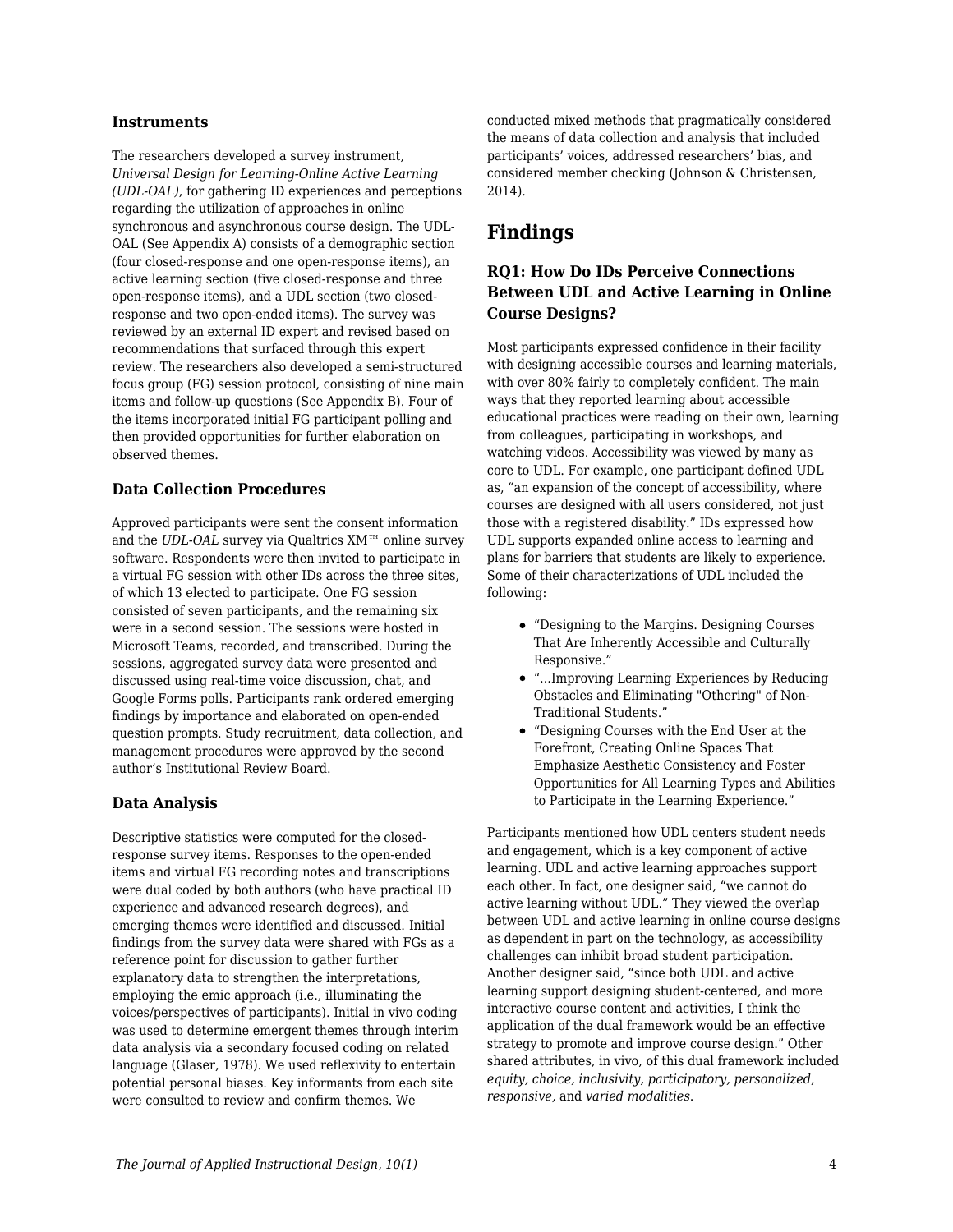### **RQ2: How Do IDs Apply UDL to Active Learning Approaches in Their Online Course Designs?**

Centering students in the learning process emerged as a theme for IDs' application of UDL to active learning approaches in their online course designs. Upon viewing this visual from the survey data, one designer expanded upon their view of UDL application:

> By selecting the appropriate active learning tools, techniques, and strategies, the instructor will engage students in a participatory learning environment. When students are participating in active learning activities, they are doing so in a way that forces the instructor to be responsive. Learning then becomes more fluid and personal, bringing the students' experience to the fore. By engaging in active learning, the experience becomes more student centered.

Participants in the FGs expressed terms such as "belongingness" and "social learning space" concerning student-centered learning.

The most reported active learning techniques from the survey were discussion-based activities (91%), writing activities (83%), quiz/poll questions (74%), group projects/problem-based learning (57%), case studies (57%), peer feedback (48%), and presentations (41%). The application of UDL was apparent in participants' reported use of frequent low-stakes formative assessments, guided worksheets, journal clubs for small group discussion before large group share out, notice/wonder, self-reflection, and stump-the-expert questions from students.

There were some active-learning techniques that IDs indicated knowing about but tended not to use (see Figure 4). In discussing this finding further within the FGs, major themes of external constraints (i.e., *time, training, setup, tool dependability*) and non-relevance to the designer's subject matter area were identified.

#### Figure 4

Known Active Learning Techniques Generally Not Used in Online Course Design



When surveyed about active learning in synchronous sessions specifically, IDs reported commonly using techniques of breakout groups, polls, "popcorn" share (posing a question and then gathering ideas from everyone), and question-and-answer review. Within breakout group structures, IDs discussed activities of small group case study discussions, PBL, student-led reading discussions, think-pair-share, and other types of projects that position students as teachers. Tools utilized to support these activities include discussion, polling, and collaborative desktop publishing. During an FG session, one ID mentioned using the virtual backgrounds feature to support the simulated experience as part of synchronous role play conversations. Of note, graphic organizers and social media were not popular tools for synchronous formats.

For added flexibility for learners, IDs indicated alternatives to live virtual classroom lectures that they often use, including pre-recorded narrated presentations/screencasts (91%), guest speakers/expert interviews (87%), written lectures (65%), inquiry-based activities (57%; e.g., series of tasks, scavenger hunt), podcasts (52%), and community-based activities (52%;See Figure 5). Their choice of approach for any course design often depends on the subject matter. One participant, for instance, provided an additional technique in the "other" response option for this survey item in which they described how PBL works well in their medical education content. This idea of matching technique to subject matter context was similarly discussed in the FGs.. One designer, for instance, described how active learning techniques supported diverse learners in their workforce development context:

> We cut out a lot of the 'lecture-ette' pieces and built a lot of micro-learning foryou've got to look at this beforehand, because when we're together, we're going to be engaging in talking with one another and making this a social learning space and time for reflection and ask me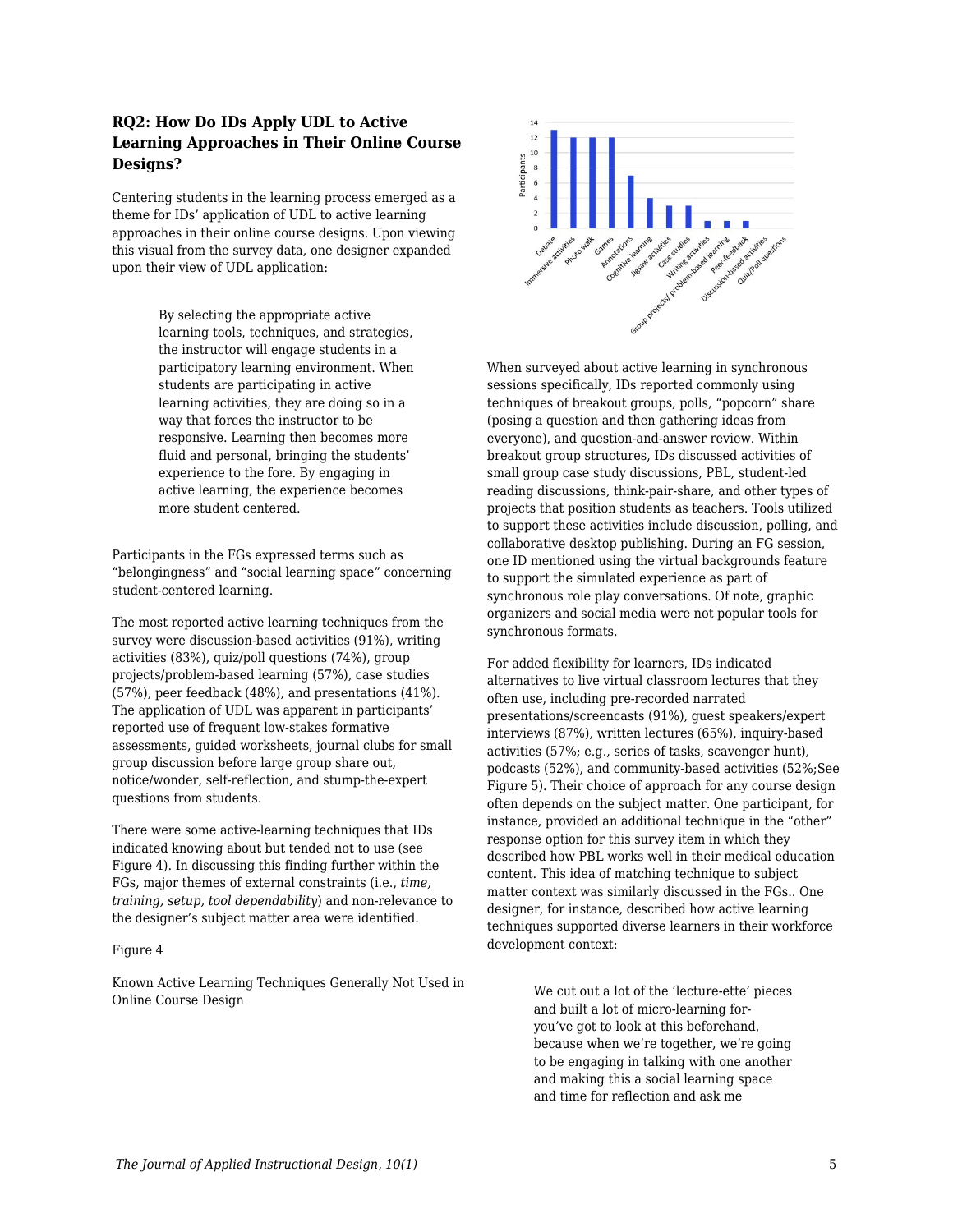anything and debrief and skills practice, polls, Mentimeter, working on different visualizations together and making posters in an electronic fashion...It's forcing adults, at least in our space, to engage in ways that they might have just been able to be quiet in the classroom….So, creating that space for the different types of learners and communicators to come through and share their perspective in the wisdom in the room.

Another designer described how some of the lecture alternative techniques serve dual purposes for both creating spaces for learner engagement but also supporting accessibility and multiple means of representation of content in the course:

> We bundle all of our transcripts, all of our slide-based lectures and transcripts every week, into a weekly reader, along with the required articles. And, while that did initially begin as an accessibility approach, we find that in terms of reaching a broad spectrum of learner needs, having all of the content in the course in about three different formats means that if people need something to read while they're commuting, if people need or if people are out in the field and have very limited Internet, that there's a lot of different ways that people have needs for different formats.

### Figure 5



Instructional Alternatives to Live Classroom Lectures

### **RQ3: What Do IDs Perceive as Enablers to the Application of UDL to Active Learning Approaches in Their Online Course Designs?**

Regarding characteristics that contribute to the use of active learning techniques in their online course designs, all participants indicated an "Innovative Instructor" as being key. Other leading contributors to active learning from the survey data included funding incentives for active learning, ample time, ample technology resources, experienced instructors, accessibility support, and support of teaching assistants (See Figure 6). In discussing instructor innovativeness in the FGs, one designer elaborated on their perspective regarding the relationship between instructor prior experience and their willingness to innovate their teaching with active learning techniques alongside the support of an ID:

> I think it's all about having the time to work on their course, and I find that "experienced" can be bad if they're like really experienced in that they've been teaching a lecture- traditional lecture format for a long time, then it can be hard to shift versus somebody who might be a new instructor teaching the course for the very first time. They're kind of a blank slate and open to do whatever. And then I think the training, like if they have somebody like an instructional designer, giving them ideas and showing them examples that that can really go a long way versus somebody being expected to do it on their own and not quite knowing what to do or what to try or what tool might work best or that sort of thing.

#### Figure 6

 Average Rating of Enablers to the Application of UDL to Active Learning in Online Course Design



Additional enablers noted in the follow-up open-ended survey response included student buy-in, user-friendly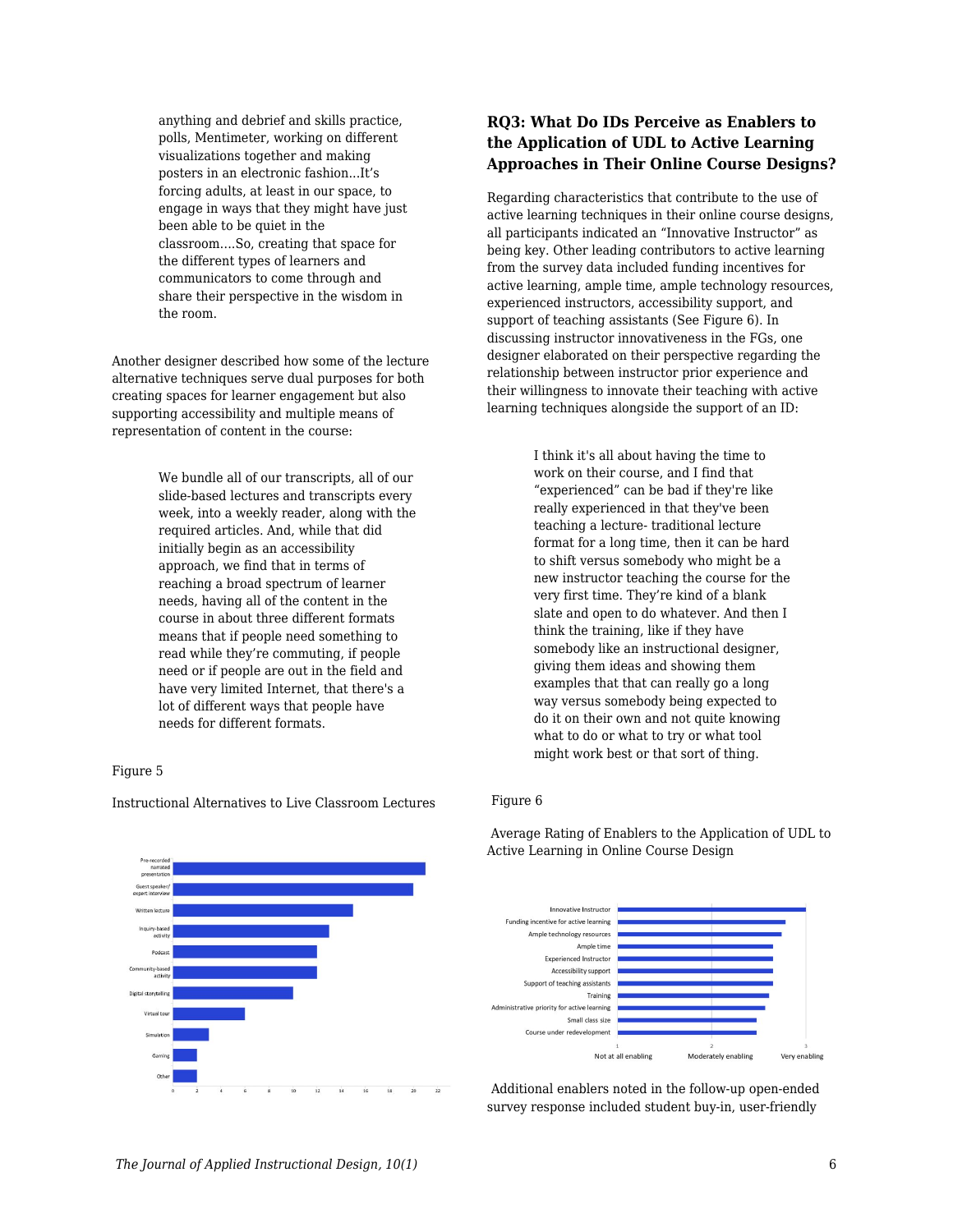technology, and "success stories." One respondent suggested the utility of "dissemination of current examples in use: case studies of tool-in-use for instructors to observe and consider." Application of active learning techniques is also supported when there is a "...shared vision and direction between subject matter expert and course designer." For leadership and IDs, they felt it was important to have "... a disciplined background: education, training, and experience. If you do not have those, the results will be middling and mostly miss the mark."

### **RQ4: How Do IDs Address Barriers to the Application of UDL to Active Learning Approaches in Their Online Course Designs?**

IDs' perceived lack of time and instructors overwhelmed by their course preparation workload emerge as the greatest challenges to the implementation of active learning techniques in online course designs (See Figure 7). Other leading barriers from the survey data included accessibility concerns, resistance by instructors, unmanageability in large classes, lack of support staff, and lack of training. Respondents also noted some additional limiters to active learning implementation in the open-ended survey item, including poorly designed technology tools, slow Internet speeds, and the need to constantly update curriculum based on innovations and other changes.

Challenges related to the present COVID-19 pandemic were also expressed. One participant described feeling compelled to develop "easy-to-execute course designs" in seeing how overwhelmed faculty and students seemed during this challenging time. They remarked, "In general, professors and students have a hard time focusing on academics given our circumstances making it difficult for me as an ID to incorporate effective techniques that require more preparation." Another ID expressed the pandemic's impact on their role as, "This context [pandemic, wildfires, and witnessing how these catastrophes are aggravating racial injustices] is definitely limiting my ability to incorporate innovative learning techniques into course design."

### Figure 7

Average Rating of Barriers to the Application of UDL to Active Learning in Online Course Design



In the FGs and survey, IDs expressed barriers and possible solutions regarding leadership, institutionalized policies, and pedagogy, such as the following remarks:

- "...time-based and achievement/grading-oriented system of higher education, rather than a competency-based model."
- "...understanding the pedagogy and the best practices that drives the design decision is not prioritized."
- "When there is a dearth of knowledge in leadership, then intentional and principled instructional design will not be considered. "
- **"**An individual may be very invested in and successful at implementing active learning and others in the department could view their teaching practices negatively, which impacts their motivation to continue to do active learning or do it more visibly."

While many of these barriers may be beyond the control of the ID, some conceded that resolutions might be reached through training and non-training solutions.

### **Emergent Themes**

The data were dual coded for themes by the authors, and then codes were synthesized into four main emerging themes. The themes and sample quotations from the data that corresponded to each theme were shared with four key informants from across the three universities. The key informants confirmed that the emerging themes seemed reasonable and accurate. The four main emerging themes, with in vivo codes, and quoted examples provided in parenthesis are as follows:

- 1. belongingness (i.e., *autonomy, enhance community building, inclusion, journal clubs, student lounge*);
- 2. social learning space (i.e., *authentic learning experiences, bounce ideas first, group teach, interviews, microlearning, peer moderation, popcorn share, student-centeredness*);
- 3. structuredness (i.e., *guided exercises, just-in time video, polls for pre-work, predetermined criteria, strategic design of UDL*); and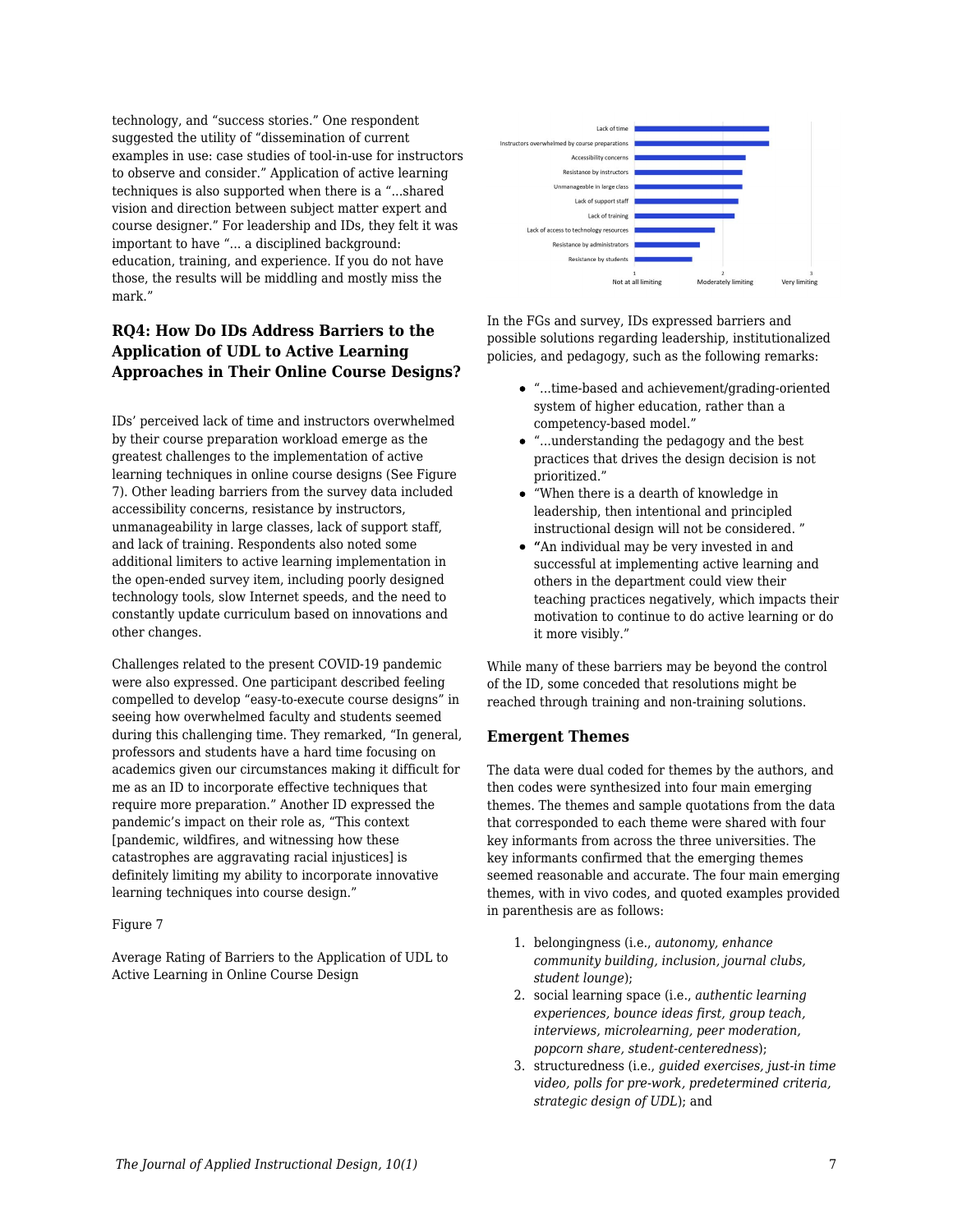4. universality (i.e., *adaptive learning, bundled transcripts, share notes with students in slides, strategically designed for the margins*).

In sum, the designers sought to foster a student presence in the social learning space, and they did so through certain structures (planned interactions) in coordination with universal access. They saw UDL and active learning both as having student-centeredness at their core.

## **Discussion**

This study highlights ID perspectives on the application of UDL and active learning in online course designs, as well as facilitation and hindrances encountered. Our goals were to contextualize their processes, innovations, and concerns. Overall, participants were highly educated, trained, and experienced in creating accessible online courses. The importance of UDL and its correlation to online active learning was evident in their contributions to this study, given the multiplicity of crises faced in their respective locations.

The emergent themes parallel Palmer and colleagues' (2003) principles for universal instructional design (UID) and the foundations of the UDL framework (CAST, 2018). Table 1 presents a comparison of the key themes alongside dimensions of UID and UDL. *Belongingness* and *social learning space* primarily address UDL's affective networks and corresponding principle of providing multiple means of engagement, while *structuredness* and *universality* may be associated with all three principles.

### Table 1

Comparison of Emergent Themes with UID and UDL

| <b>Key themes</b>        | $UID$ (Palmer $\&$<br>Caputo, 2003)                        | <b>UDL (CAST, 2018)</b>                                                                                                                                                                                                                                                                                |  |  |
|--------------------------|------------------------------------------------------------|--------------------------------------------------------------------------------------------------------------------------------------------------------------------------------------------------------------------------------------------------------------------------------------------------------|--|--|
|                          | learning spaces                                            | <b>Belongingness Accommodating Optimize individual</b><br>choice & autonomy<br>$(7.1)$ , minimize<br>threats &<br>distractions (7.3),<br>facilitate personal<br>coping skills &<br>strategies (8.2), and<br>activatebackground<br>knowledge (3.1), as<br>means of<br>engagement and<br>representation. |  |  |
| Social learning<br>space | Supportive<br>learning<br>environment                      | Foster collaboration &<br>community (8.3), as a<br>means of engagement.                                                                                                                                                                                                                                |  |  |
| Structuredness           | Consistency,<br>explicitness,<br>minimization of<br>effort | All the principles                                                                                                                                                                                                                                                                                     |  |  |
| Universality             | Accessibility,<br>flexibility                              | All the principles                                                                                                                                                                                                                                                                                     |  |  |

### **Application of Instructional Strategies**

In Table 2, a summary of the online active learningoriented instructional strategies used by participants is categorized by the typology of Ragan et al. (2008) with implications for practical application. In this typology, interactive tasks that involve collaborative tools and student groupings are characterized as *activity-centered lessons*. *Content-centered lesson*s contain passive tasks wherein students mainly interact with the content, with the exception being class discussions of the content. *Experience-centered activities* incorporate hands-on approaches to developing artifacts or serving/co-working with others. *Learner-centered activities* offer learners opportunities to enact self-directedness regarding their pursuit of knowledge, including metacognitive actions for self-regulated learning. There are affordances and constraints for each of these activity classifications, as are noted in the table, though these may vary depending on any given learning task or content focus.

### Table 2

Instructional Strategies Utilized by Instructional Designers

| <b>Types</b>                      | <b>Strategies mentioned</b>                                                                                                                               | <b>Implications for</b><br>online course<br>desian                                                                                                                                                                                                                       |
|-----------------------------------|-----------------------------------------------------------------------------------------------------------------------------------------------------------|--------------------------------------------------------------------------------------------------------------------------------------------------------------------------------------------------------------------------------------------------------------------------|
| <b>Activity-centered</b>          | Case studies, debates, Affordances<br>games, group<br>projects, roleplay,<br>students crowd-<br>source<br>information/resources virtual<br>using criteria | include ease of<br>setup in web<br>conferencing<br>breakout rooms,<br>backgrounds,<br><b>Internet search</b><br>engines, and<br>collaborative<br>publishing<br>tools.Barriers<br>include large class<br>size, non-<br>innovative<br>instructors, and<br>setup for games. |
| Content-centered                  | Discussions,<br>presentations, writing<br>activities                                                                                                      | Affordances include<br>familiarity of tasks<br>and ease of<br>management.Barriers<br>include large class<br>sizes for discussions<br>and presentations.                                                                                                                  |
| Experience-centered None provided |                                                                                                                                                           | Constraints are<br>inhibiting IDs from<br>considering these.                                                                                                                                                                                                             |
| Learner-centered                  | Polls/Quizzes, peer<br>feedback                                                                                                                           | Affordances for polls<br>include just-in-time<br>feedback, the<br>opportunity to share<br>and discuss students'<br>input, and feasibility<br>in large<br>classes.Barriers<br>include non-<br>innovative<br>instructors.                                                  |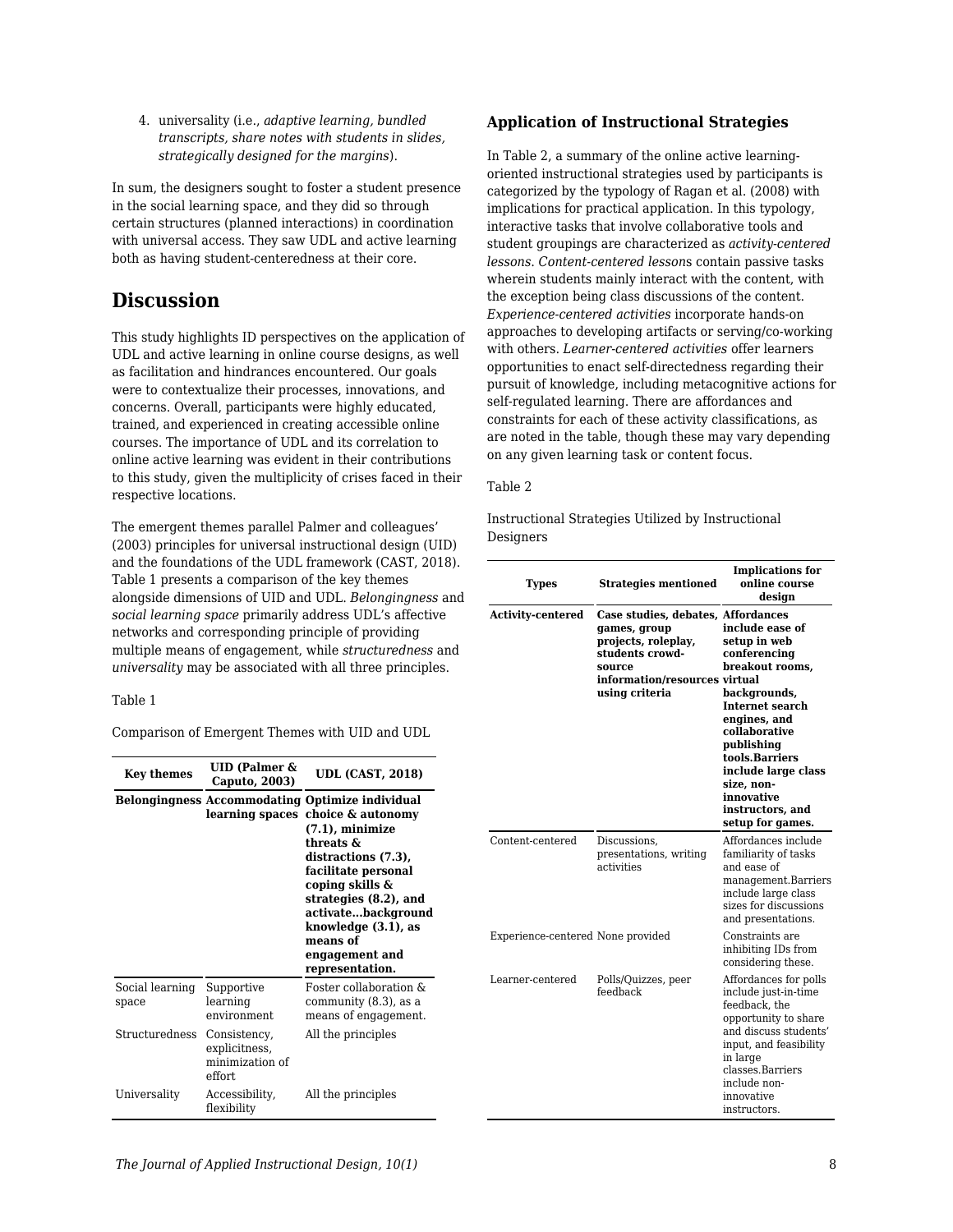In applying the variety of instructional strategies, we recommend that learner preferences be supported through multimodal opportunities for learning. For example, alternatives to live virtual lectures are important because of the brain's inability to pay attention, process, and store lengthy amounts of information (Baddeley et al., 1974; Bruning et al., 2011; Miller, 1956; Sweller et al., 1998). Further guidance, exemplars, and training are needed for designers and instructors regarding *experience-centered* instructional strategies to overcome present constraints for this modality. Experience-centered techniques in the online environment offer great potential for online licensure/professional courses such as teacher education, nursing, health sciences, and instructional design.

### **Enablers and Barriers**

In collaboration with experienced innovative instructors, IDs felt they could successfully design active online courses as per the UDL framework, if given sufficient resources (e.g., time, funding, technology) and accessibility support. According to the Association for Talent Development's categorization of root causes (Wilmore, 2004), the barriers expressed in this study fall into the performance improvement factors of information, knowledge/skills, resources, and structure/process. Instructors' lack of time to develop active learning material has been identified in prior research, including Miller and Metz (2014). Challenges faced by IDs collaborating with instructors have also been identified in prior research such as Bain (2020), though the barriers of instructors' lack of innovation or online teaching experience were not mentioned.

In remote teaching situations prompted by various crises, instructors (regardless of experience) may be called upon to teach online. Emergency remote teaching online may be different than traditionally designed online coursework, wherein specific criteria and guidelines may be more thoroughly incorporated (Hodges et al., 2020). More investigations are needed to decipher the complexities of collaborating with instructors ranging in experience and openness to innovation to provide online accessible education irrespective of the situation.

### **Study Limitations**

This study was exploratory, and as such, limited in scope. Findings represent the perspectives of the participant sample and are not intended to be generalized. Further iterations of the UDL-OAL instrument could be expanded to include the additional suggested contributions from participants in this pilot study. Further, the study is situated within the context of challenges related to the COVID-19 pandemic, which involves a large-scale application of online learning at present in US higher

education institutions to mitigate viral spread. The pressures to reinvent approaches to deliver content in this remote format have necessitated a rapid redesign of coursework and other learning experiences. Future research could address this gap by exploring success case scenarios particular to the barriers identified in this study. Additionally, scholarly inquiry into the collaborative aspects of ID in coordination with instructor openness to innovation may yield valuable insights into the expanded application of active-learning techniques to support varied learner needs.

## **Conclusion**

With the input from IDs, we explored approaches to designing online active learning techniques from a UDL stance. The ideas and concerns raised can be used to inform our practice and the stakeholders involved in instructional design in higher education. We hope that our case study is replicated through both innovative and necessary modifications to other contexts (e.g., rural, private, international) and that the study instruments will be utilized and expanded. We are thankful to our participants who most enthusiastically shared their compassion for making online education accessible to all.

## **References**

- Andrews, T. M., Leonard, M. J., Colgrove, C. A., & Kalinowski, S. T. (2011). Active learning not associated with student learning in a random sample of college biology courses. *CBE Life Sciences Education*, *10*(4), 394–405. [https://edtechbooks.org/-hGHhi](https://doi.org/10.1187/cbe.11-07-0061)
- Arbaugh, B. (2019). An empirical verification of the Community of Inquiry Framework. *Online Learning, 11*(1). [https://edtechbooks.org/-yMn](http://dx.doi.org/10.24059/olj.v11i1.1738)
- Baddeley, A. D., & Hitch, G. (1974). Working memory. In G. H. Bower (Ed.), *The psychology of learning and motivation* (Vol. 8, pp. 47-90). Academic Press. [https://edtechbooks.org/-JzBq](https://doi.org/10.1016/S0079-7421(08)60452-1)
- Bain, A. (2020). Addressing the challenges of program and course design in higher education with design technologies. *The Journal of Applied Instructional Design, 9*(2), 1-9. [https://edtechbooks.org/-RUby](https://edtechbooks.org/jaid_9_2/addressing_the_chall)
- Baytiyeh, H. (2018). Online learning during postearthquake school closures. *Disaster Prevention & Management, 27*(2), 215-227. [https://edtechbooks.org/-ukL](https://doi.org/10.1108/DPM-07-2017-0173)
- Black, R.D., Weinberg, L.A., & Brodwin, M.G. (2015). Universal design for learning and instruction: Perspectives of students with disabilities in higher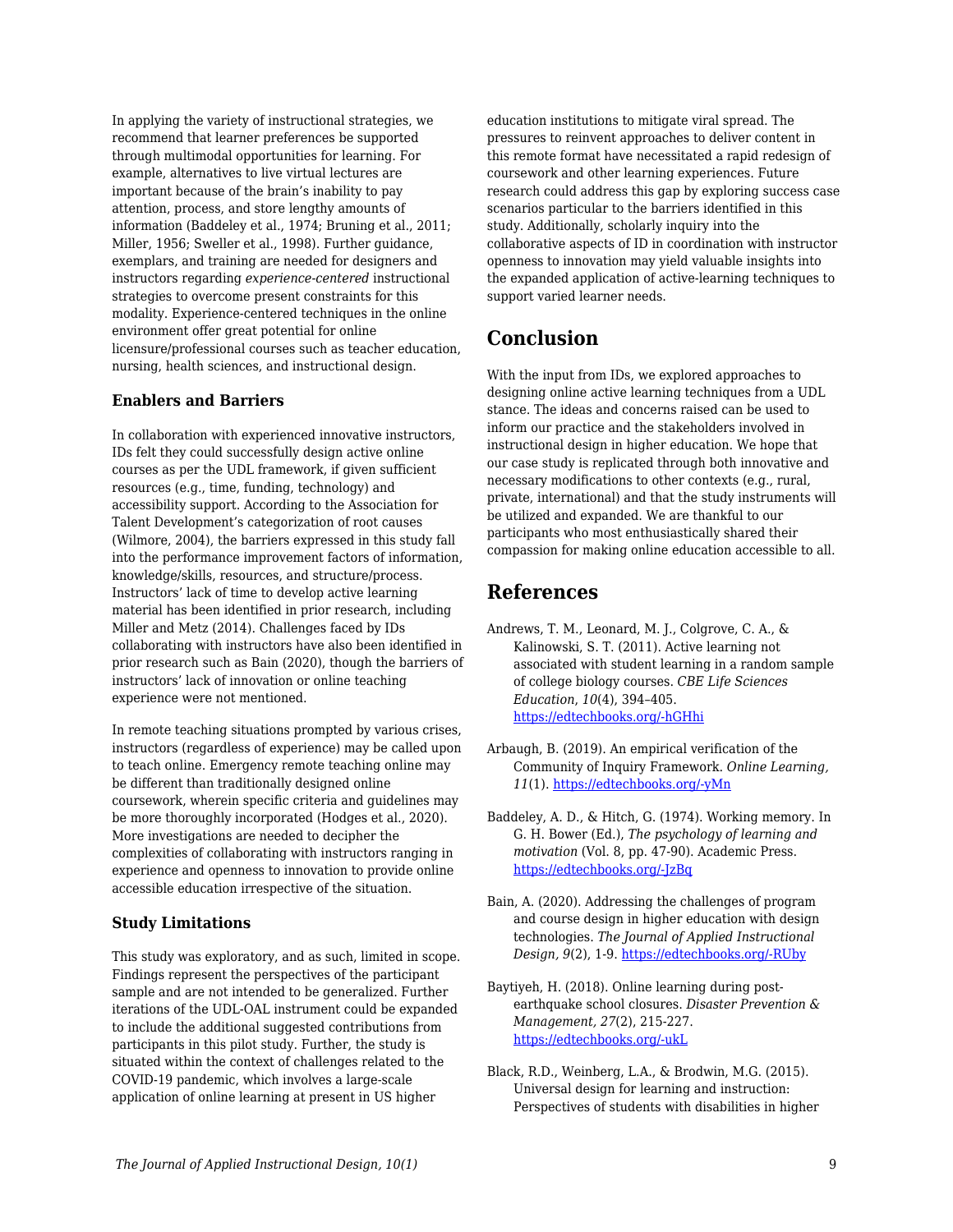education. *Exceptionality Education International, 25*(2), 1-26. [https://edtechbooks.org/-JzF](https://ir.lib.uwo.ca/cgi/viewcontent.cgi?article=1131&context=eei)

- Bloom, B. S. (Ed.), Engelhart, M. D., Furst, E. J., Hill, W. H., & Krathwohl, D. R. (1956). *Taxonomy of educational objectives: The classification of educational goals. Handbook 1: Cognitive domain*. David McKay.
- Brown, J., Collins, A., & Duguid, P. (1989). Situated cognition and the culture of learning. *Educational Researcher, 18*(1), 32–42. [https://edtechbooks.org/-GFh](https://core.ac.uk/download/pdf/4826414.pdf)
- Bruning, R. H., Schraw, G. J., & Norby, M. M. (2011). *Cognitive psychology and instruction* (5th ed.). Pearson.
- CAST. (2018). Universal Design for Learning Guidelines version 2.2. <http://udlguidelines.cast.org>
- Cavanagh, A. J., Chen, X., Bathgate, M., Frederick, J., Hanauer, D. I., & Graham, M. J. (2018). Trust, growth mindset, and student commitment to active learning in a college science course. *CBE life sciences education*, *17*(1), 1-8. [https://edtechbooks.org/-JWk](https://doi.org/10.1187/cbe.17-06-0107)
- Debruler, K., Denton, C., Mckay, A., & Sicilia, E. (2020). Supporting Michigan educators through the transition to online learning. In R. E. Ferdig, E. Baumgartner, R. Hartshorne, R. Kaplan-Rakowski, & C. Mouza (Eds.), *Teaching, Technology, and Teacher Education During the COVID-19 Pandemic: Stories from the Field* (pp. 179-185). Association for the Advancement of Computing in Education (AACE). [https://edtechbooks.org/-hYV](https://www.learntechlib.org/p/216903/)
- Dewey, J. (1938). *Experience and education.* The Kappa Delta Pi Lecture Series. Collier Books.
- Dickinson, K.J., & Gronseth, S.L. (2020). Application of Universal Design for Learning (UDL) principles to surgical education during the COVID-19 pandemic. *Journal of Surgical Education, 77*(5), 1008-1012. [https://edtechbooks.org/-qTmo](https://www.sciencedirect.com/science/article/pii/S1931720420301987)
- Dweck, C. (2009). Developing Growth Mindsets: How Praise Can Harm, and How to Use it Well. [Presentation]. Paper presented at the Scottish Learning Festival, Glasgow. [https://edtechbooks.org/-hUI](http://www.educationscotland.gov.uk/video/c/video_tcm4565678.asp)
- Freeman, S., Haak, D., & Wenderoth, M. P. (2011). Increased course structure improves performance in introductory biology. *CBE Life Sciences Education*, *10*(2), 175–186. [https://edtechbooks.org/-pXaw](https://doi.org/10.1187/cbe.10-08-0105)
- Freeman, S., Eddy, S. L., McDonough, M., Smith, M. K.,

Okoroafor, N., Jordt, H., & Wenderoth, M. P. (2014). Active learning increases student performance in science, engineering, and mathematics. *PNAS, 111*(23), 8410-8415. [https://edtechbooks.org/-EGL](https://doi.org/10.1073/pnas.1319030111)

- Garrison, D. R., Anderson, T., & Archer, W. (2000). Critical inquiry in a text-based environment: Computer conferencing in higher education. *The Internet and Higher Education 2*(2-3), 87-105. [https://edtechbooks.org/-acvh](http://dx.doi.org/10.1016/S1096-7516(00)00016-6)
- Gelles, L. A., Lord, S. M., Hoople, G. D., Chen, D. A., & Mejia, J. A. (2020). Compassionate Flexibility and Self-Discipline: Student Adaptation to Emergency Remote Teaching in an Integrated Engineering Energy Course during COVID-19. *Education Sciences*, *10*(11), 304. [https://edtechbooks.org/-uuYr](https://doi.org/10.3390/educsci10110304)
- Glaser, B. (1978). *Theoretical sensitivity: Advances in the methodology of grounded theory.* Sociology Press.
- Goldowsky, B. N., & Coyne, P. (2016). Supporting engagement and comprehension online through multiple means of expression. *Proceedings of the 13th Web for All Conference* (39) 1-4. [https://edtechbooks.org/-tsW](https://dl.acm.org/doi/10.1145/2899475.2899488)
- Gronseth, S. (2018). Inclusive design for online and blended courses: Connecting web content accessibility guidelines and Universal Design for Learning. *Educational Renaissance, 7*, 1-9. [https://edtechbooks.org/-fML](https://doi.org/10.33499/edren.v7i1.114)
- Gronseth, S.L., Fu, J., Hebert, W., Zhang, H., Ugwu, L., & Nguyen, P. (2020). Connecting learners through technology in COVID-19: Facilitating pre-service teacher collaboration during the pandemic. In R. E. Ferdig, E. Baumgartner, R. Hartshorne, R. Kaplan-Rakowski, & C. Mouza (Eds.), *Teaching, Technology, and Teacher Education During the COVID-19 Pandemic: Stories from the Field* (pp. 179-185). Association for the Advancement of Computing in Education (AACE). [https://edtechbooks.org/-hYV](https://www.learntechlib.org/p/216903/)
- Harris, N., & Bacon, C. E. W. (2019). Developing cognitive skills through active learning: A systematic review of health care professions. *Athletic Training Educational Journal, 14*(2), 135–148. <http://doi.org/10.4085/1402135>
- Hodges, C., Moore, S., Lockee, B., Trust, T., & Bond, A. (2020). The difference between emergency remote teaching and online learning. *EDUCAUSE Review.* [https://edtechbooks.org/-sZA](https://er.educause.edu/articles/2020/3/the-difference-between-emergency-remote-teaching-and-online-learning)
- Johnson, R. B., & Christensen, L. B. (2014). *Educational research: Quantitative, qualitative, and mixed approaches* (5th ed.). Sage.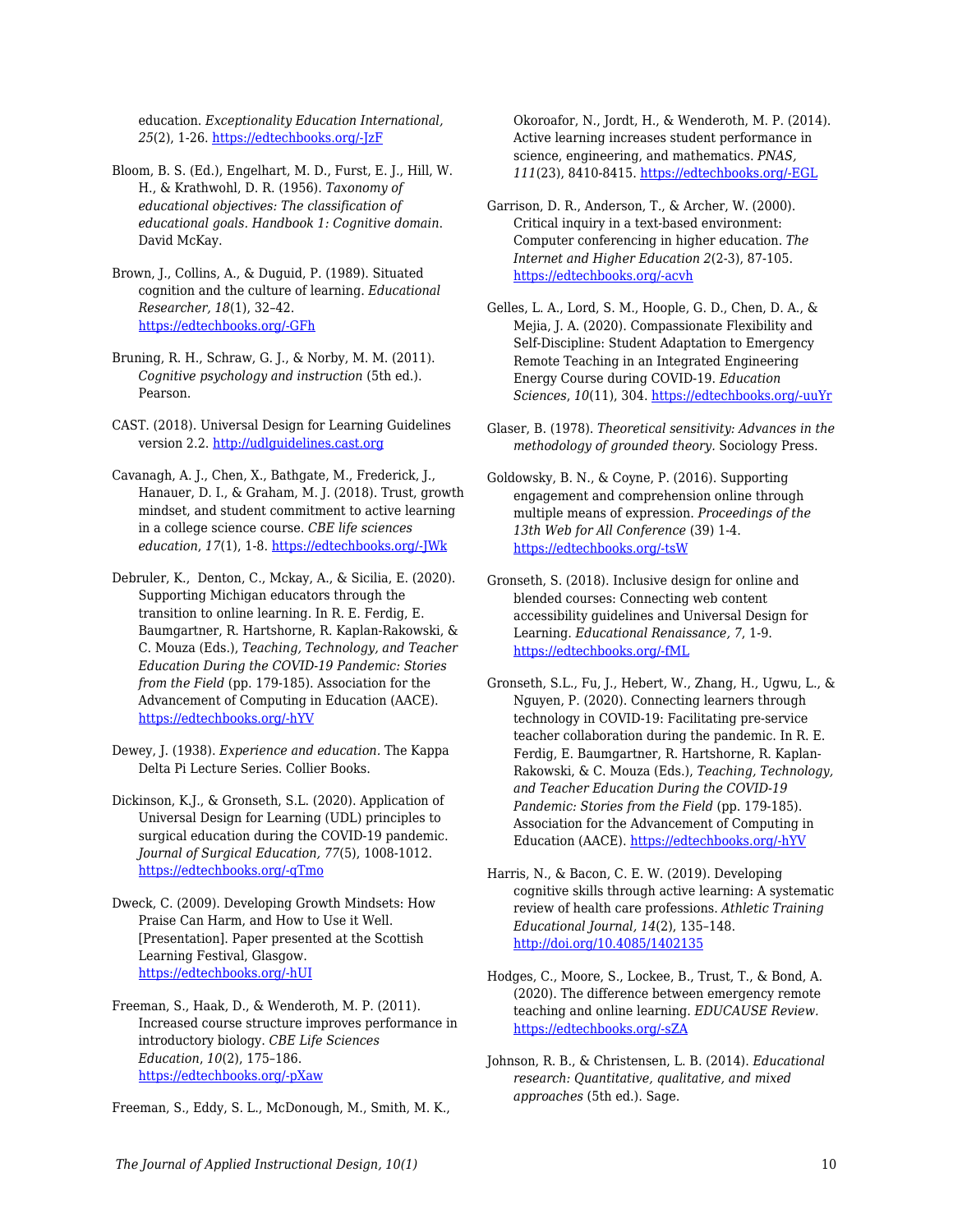Johnson, D. W., & Johnson, R. (1999a). *Learning together and alone: Cooperative, competitive, and individualistic learning* (5th ed.). Allyn & Bacon.

Kizilcec, R. F., Reich, J., Yeomans, M., Dann, C., Brunskill, E., Lopez, G., Turkey, S., Williams, J. J., & Tingley, D. (2020). Scaling up behavioral science interventions in online education. *Proceedings of the National Academy of Sciences, 117*(26), 14900-14905. [https://edtechbooks.org/-bgMi](https://doi.org/10.1073/pnas.1921417117)

Kumar, S. & Ritzhaupt, A. (2017). What do instructional designers in higher education really do? *International Journal on E-Learning, 16*(4), 371-393. [https://edtechbooks.org/-owHI](https://www.learntechlib.org/primary/p/150980/)

Lage, M., Platt, M., Treglia, M. (2000). Inverting the classroom: A gateway to creating an inclusive learning environment. *The Journal of Economic Education, 31*(1)*,* 30-43. [https://edtechbooks.org/-Rgqj](https://doi.org/10.2307/1183338)

Lave, J., & Wenger, E. (1991). *Situated learning: Legitimate peripheral participation*. Cambridge University Press. [https://edtechbooks.org/-Tjgw](https://doi.org/10.1017/cbo9780511815355)

Mazur, E. (1997). *Peer instruction: A user's manual*. Prentice-Hall.

Means, B., Toyama, Y., Murphy, R., & Bakia, M. (2013). The effectiveness of online and blended learning: A meta-analysis of the empirical literature. *Teachers College Record, 115*, 1-47. [https://edtechbooks.org/-NEfk](https://archive.sri.com/sites/default/files/publications/effectiveness_of_online_and_blended_learning.pdf)

Meyer, A., Rose, D., & Gordon, D. (2014). *Universal Design for Learning: Theory and practice.* CAST Professional Publishing.

Miller, G. A. (1956). The magical number seven, plus-orminus two: Some limits on our capacity for processing information. *Psychological Review*, *63*, 81-97. [https://edtechbooks.org/-WHHi](https://psycnet.apa.org/doi/10.1037/h0043158)

Miller, C. J., & Metz, M. J. (2014). A comparison of professional-level faculty and student perceptions of active learning: its current use, effectiveness, and barriers. *Advances in Physiology Education*, *38*(3), 246–252[. https://doi.org/10.1152/advan.00014.2014](https://doi.org/10.1152/advan.00014.2014)

Palmer, J., & Caputo, A. (2003). *Universal instructional design: Implementation guide.* University of Guelph. [https://edtechbooks.org/-bmI](https://cer.jhu.edu/files/uid-implementation-guide-v6.pdf)

Prince, M. (2004). Does active learning work? A review of the research. *Journal of Engineering Education, 93*(3), 223-331. [https://edtechbooks.org/-YomF](https://www.engr.ncsu.edu/wp-content/uploads/drive/1smSpn4AiHSh8z7a0MHDBwhb_JhcoLQmI/2004-Prince_AL.pdf)

Quality Matters™ Higher Education Rubric, sixth edition.

(2018). Maryland Online, Inc. [https://edtechbooks.org/-urE](https://www.qualitymatters.org/sites/default/files/PDFs/StandardsfromtheQMHigherEducationRubric.pdf)

Ragan, T. J., Smith, P. L., & Curda, L. K. (2008). Outcome referenced, conditions-based theories and models. In J.M. Spector, M. D. Merrill, J. van Merriënboer, & M. P. Driscoll (Eds.), *Handbook of research on educational communications and technology* (3rd ed., pp. 383- 399). Lawrence Erlbaum Associates/Taylor and Francis Group.

Roman, T. (2020). Supporting the mental health of preservice teachers in COVID-19 through traumainformed educational practices and adaptive formative assessment tools. *Journal of Technology and Teacher Education, 28*(2), 473-481. [https://edtechbooks.org/-bKk.](https://www.learntechlib.org/primary/p/216363/)

Rudestam, K. E., & Schoenholtz-Read, J. (2010). The flourishing of adult online education: An overview. In K. E. Rudestam & J. Schoenholtz-Read (Eds.), *Handbook of online learning* (2nd ed.*,* pp. 1-28). Sage.

Sweller, J., Van Merriënboer, J., & Paas, F. (1998). Cognitive architecture and instructional design. *Educational Psychology Review 10*(3), 251–296. [https://edtechbooks.org/-SvTT](https://doi.org/10.1023/A:1022193728205)

Tanner K. D. (2013). Structure matters: twenty-one teaching strategies to promote student engagement and cultivate classroom equity. *CBE life sciences education*, *12*(3), 322–331. [https://edtechbooks.org/-FEgU](https://doi.org/10.1187/cbe.13-06-0115)

Theobald, E. J., Hill, M. J., Tran, E., Agrawal, S., Arroyo, E. N., Behling, S., Chambwe, N., Cintrón, D. L., Cooper, J. D., Dunster, G., Grummer, J. A., Hennessey, K., Hsiao, J., Iranon, N., Jones, L., 2nd, Jordt, H., Keller, M., Lacey, M. E., Littlefield, C. E., Lowe, A., … & Freeman, S. (2020). Active learning narrows achievement gaps for underrepresented students in undergraduate science, technology, engineering, and math. *Proceedings of the National Academy of Sciences of the United States of America*, *117*(12), 6476–6483. [https://edtechbooks.org/-oYm](https://doi.org/10.1073/pnas.1916903117)

Willmore, J. (2004). *Performance basics*. ASTD Press.

### **Appendix A**

**Universal Design for Learning - Online Active Learning (UDL-OAL) Survey**

#### **Demographics Section**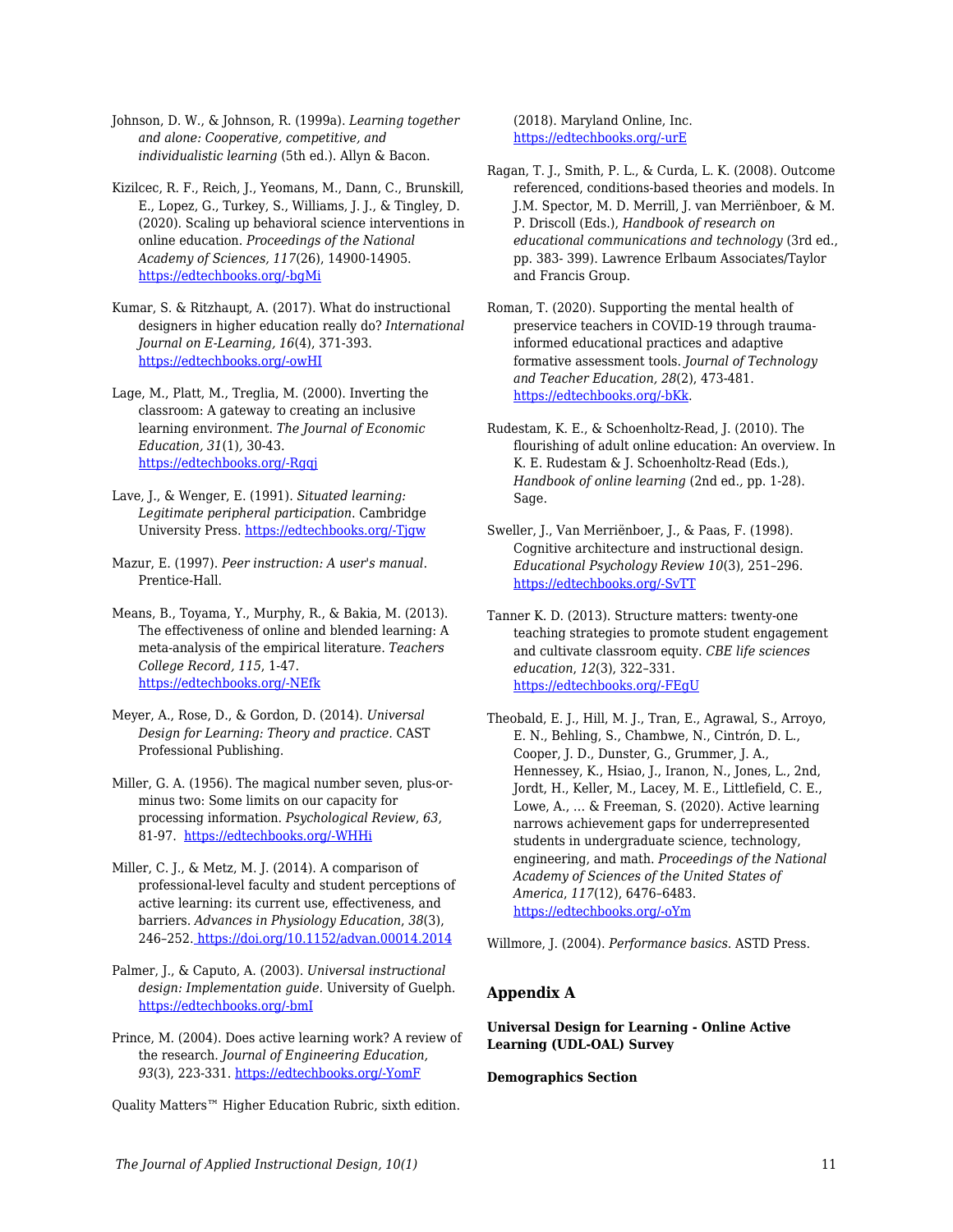#### 1. What is your gender?

- 1. Female
- 2. Male
- 3. Non-binary
- 4. Prefer not to disclose
- 2. How long have you been an instructional designer?
	- 1. 6 months-2 years
	- 2. 3-5 years
	- 3. 6-8 years
	- 4. 9-11 years
	- 5. 12+ years
- 3. What is your highest level of education?
	- 1. Associate's degree
	- 2. Bachelor's degree
	- 3. Graduate certificate
	- 4. Master's degree
	- 5. Doctoral degree
- 4. To gain a sense of the range of study participant experiences, describe any formal training you have completed related to instructional design. [free text]
- 5. What content area(s) do you tend to support or design for? Check all that apply.
	- 1. Architecture
	- 2. Arts
	- 3. Business
	- 4. Education
	- 5. Engineering
	- 6. Health Sciences
	- 7. Hotel, Restaurant Management, Hospitality
	- 8. Languages
	- 9. Law
	- 10. Liberal Arts
	- 11. Library and Information Sciences
	- 12. Mathematics
	- 13. Natural Sciences
	- 14. Social Sciences
	- 15. Social Work
	- 16. Technology (e.g., computer information systems, construction management)
	- 17. Other [Free text]

### **Active Learning Section**

The next section of questions related to active learning techniques. Active learning engages students directly in the learning process through instructional activities with differing degrees of interaction that are student-centered. This is contrasted with passive learning, which tends to occur indirectly and without

### interaction.

1. How often do you incorporate the following active learning techniques in online course designs?

|                                                                                                                                                | Use | Use<br>regularly occasionally | Have<br>tried<br>once | Know the<br>technique<br>but have not<br>incorporated | Unfamiliar<br>with the<br>technique |
|------------------------------------------------------------------------------------------------------------------------------------------------|-----|-------------------------------|-----------------------|-------------------------------------------------------|-------------------------------------|
| <b>Cognitive learning</b><br>activities (e.q.,<br>brainstorming,<br>concept mapping,<br>graphic<br>organizers)                                 |     |                               |                       |                                                       |                                     |
| Discussion-based<br>(e.g., think-pair-<br>share, threaded<br>discussions.<br>synchronous<br>breakout groups)                                   |     |                               |                       |                                                       |                                     |
| Presentations /<br>Jigsaw activities                                                                                                           |     |                               |                       |                                                       |                                     |
| Debate<br>Case studies                                                                                                                         |     |                               |                       |                                                       |                                     |
| Writing activities<br>(e.g., one-minute<br>papers, journaling/<br>blogging/podcasting,<br>student publishing,<br>end of a unit<br>reflections) |     |                               |                       |                                                       |                                     |
| Annotations<br>Photo walk (i.e.,<br>taking and sharing<br>pictures of key<br>concepts, topics,<br>etc.)                                        |     |                               |                       |                                                       |                                     |
| Group projects/<br>problem-based<br>learning<br>Peer-feedback                                                                                  |     |                               |                       |                                                       |                                     |
| Games                                                                                                                                          |     |                               |                       |                                                       |                                     |
| Quiz/poll questions                                                                                                                            |     |                               |                       |                                                       |                                     |
| Immersive activities<br>(e.g., simulations,<br>role play, Virtual<br>Reality, Augmented<br>Reality)                                            |     |                               |                       |                                                       |                                     |

- 1. Describe any other active learning techniques that you typically incorporate into your online course designs. [Free text]
- 1. Describe your favorite techniques to incorporate active learning in synchronous learning sessions. [Free text]
- 1. Which of the following alternatives to live virtual classroom lectures do you design/recommend? Check all that apply.
- Pre-recorded narrated presentation/screencast
- Written lecture
- Podcast
- Virtual tour (e.g., museum, SecondLife, Google Earth TourBuilder)
- Digital storytelling
- Inquiry-based activity (e.g., series of tasks, scavenger hunt)
- Community-based activity (e.g., attending local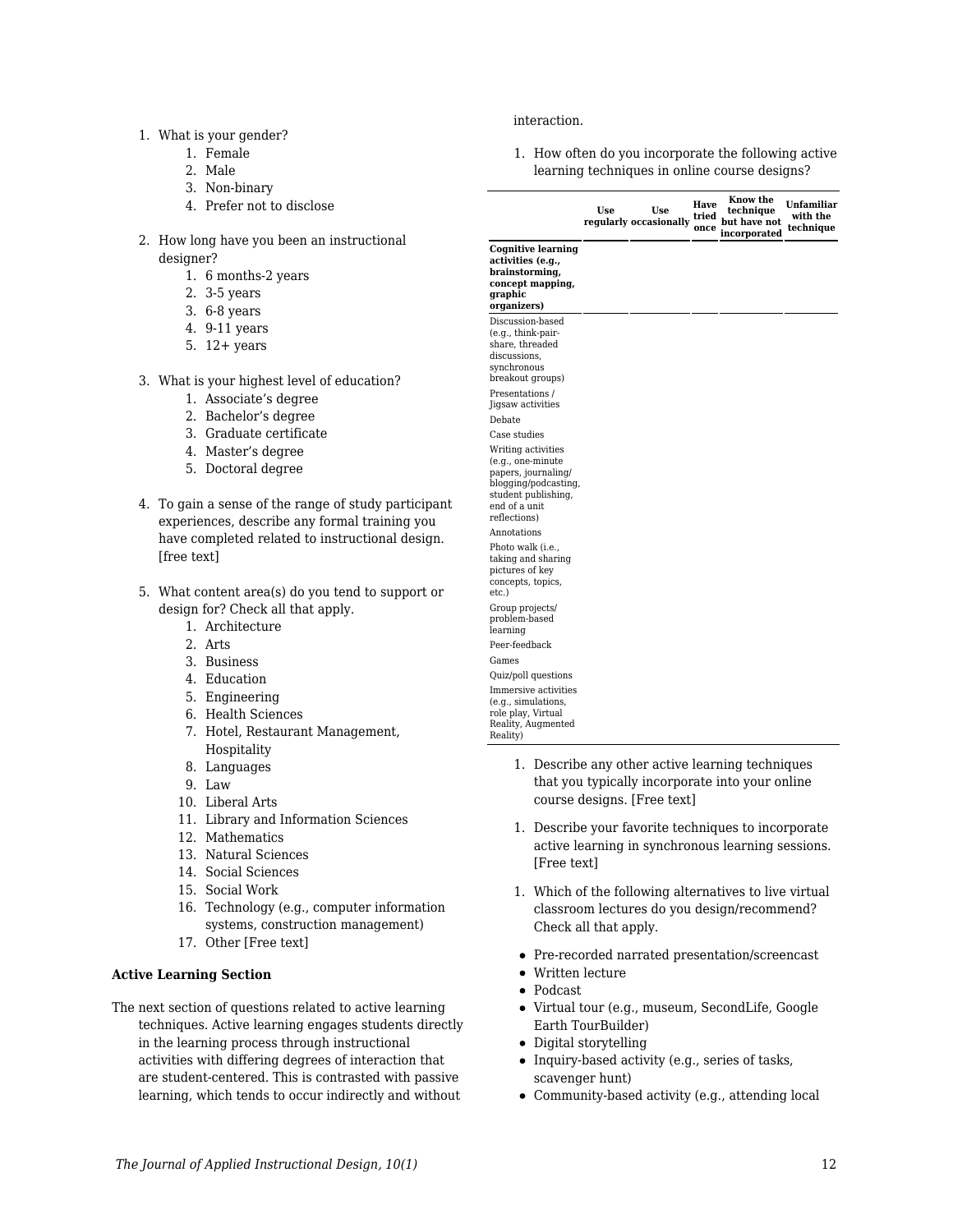civic leader presentation)

- Gaming
- Simulation
- Guest speaker/expert interview
- $\bullet$  Other
- 1. What tools do you typically incorporate into the design of synchronous session activities for teaching assistants or instructors? Check all that apply.
- Web-conferencing tool (e.g., Microsoft Teams, Zoom, WebEx, Adobe Connect, Big Blue Button)
- Collaborative desktop publishing tools (e.g., Google Suite, Microsoft Office 365, Dropbox)
- Polling tools (e.g., Poll Everywhere, Mentimeter, Google Forms, Microsoft Form)
- Quizzing tools (e.g., Kahoot, Quizizz, Quizlet)
- Graphic organizer tools (e.g., Coggle, Lucidchart, Popplet, Google Drawing)
- Social media (e.g., Twitter, Facebook, Snapchat)
- Other [Free text]
- 1. To what extent do you think each of the following limit use of active learning techniques in online course designs at your University?

|                                                                                                                                                                                                                                | limiting | Very Moderately<br>limiting | Not at<br>all<br>limiting |
|--------------------------------------------------------------------------------------------------------------------------------------------------------------------------------------------------------------------------------|----------|-----------------------------|---------------------------|
| <b>Resistance by</b><br>instructors                                                                                                                                                                                            |          |                             |                           |
| Resistance by<br>students                                                                                                                                                                                                      |          |                             |                           |
| Resistance by<br>administration                                                                                                                                                                                                |          |                             |                           |
| Instructors<br>overwhelmed by<br>course preparations                                                                                                                                                                           |          |                             |                           |
| Unmanageable in<br>large class                                                                                                                                                                                                 |          |                             |                           |
| Lack of access to<br>technology resources                                                                                                                                                                                      |          |                             |                           |
| Lack of training                                                                                                                                                                                                               |          |                             |                           |
| Lack of support staff<br>(e.g., teaching<br>assistants, graders,<br>course administrators)                                                                                                                                     |          |                             |                           |
| Accessibility concerns                                                                                                                                                                                                         |          |                             |                           |
| Lack of time                                                                                                                                                                                                                   |          |                             |                           |
| 4. . The could concert calculation to the control of the Hotel characters of the first control of the first control of the first control of the control of the control of the control of the control of the control of the con |          |                             |                           |

- 1. Describe any other barriers not in the list above that you see as limiting your use of active learning techniques in online course designs at your University. [Free text]
- 2. To what extent do you think each of the following enable use of active learning techniques in online course designs at your University?

|                                                                     | Very<br>enabling | <b>Moderately</b><br>enabling | all<br>enabling |
|---------------------------------------------------------------------|------------------|-------------------------------|-----------------|
| <b>Innovative</b><br>instructor                                     |                  |                               |                 |
| Experienced<br>instructor                                           |                  |                               |                 |
| Course under<br>redevelopment                                       |                  |                               |                 |
| Small class size                                                    |                  |                               |                 |
| Administrative<br>priority for active<br>learning                   |                  |                               |                 |
| Support of teaching<br>assistants                                   |                  |                               |                 |
| Ample technology<br>resources                                       |                  |                               |                 |
| Funding incentive<br>for active learning                            |                  |                               |                 |
| Ample time                                                          |                  |                               |                 |
| Accessibility support<br>(e.g., staff, LMS<br>plugins such as Ally) |                  |                               |                 |
| Training                                                            |                  |                               |                 |

**Not at**

1. Describe any other enablers not listed above that facilitate use of active learning techniques in online course designs at your University. [Free text]

### **Udl Section**

1. To what extent do you feel confident in your knowledge about designing accessible courses and learning materials?

| Completely Fairly Somewhat Slightly Confident confident confident confident confident |  | Not.   |
|---------------------------------------------------------------------------------------|--|--------|
|                                                                                       |  | at all |

- 1. How have you learned about accessible educational practices? Check all that apply.
- Workshop
- Course
- Reading on my own
- Watching videos
- Meeting one-on-one with a mentor/expert
- Professional learning network
- Learning from my colleagues
- Other [free text]
- 1. What does Universal Design for Learning (UDL) mean to you? [free text]
- How do you think Universal Design for Learning applies to active learning? [free text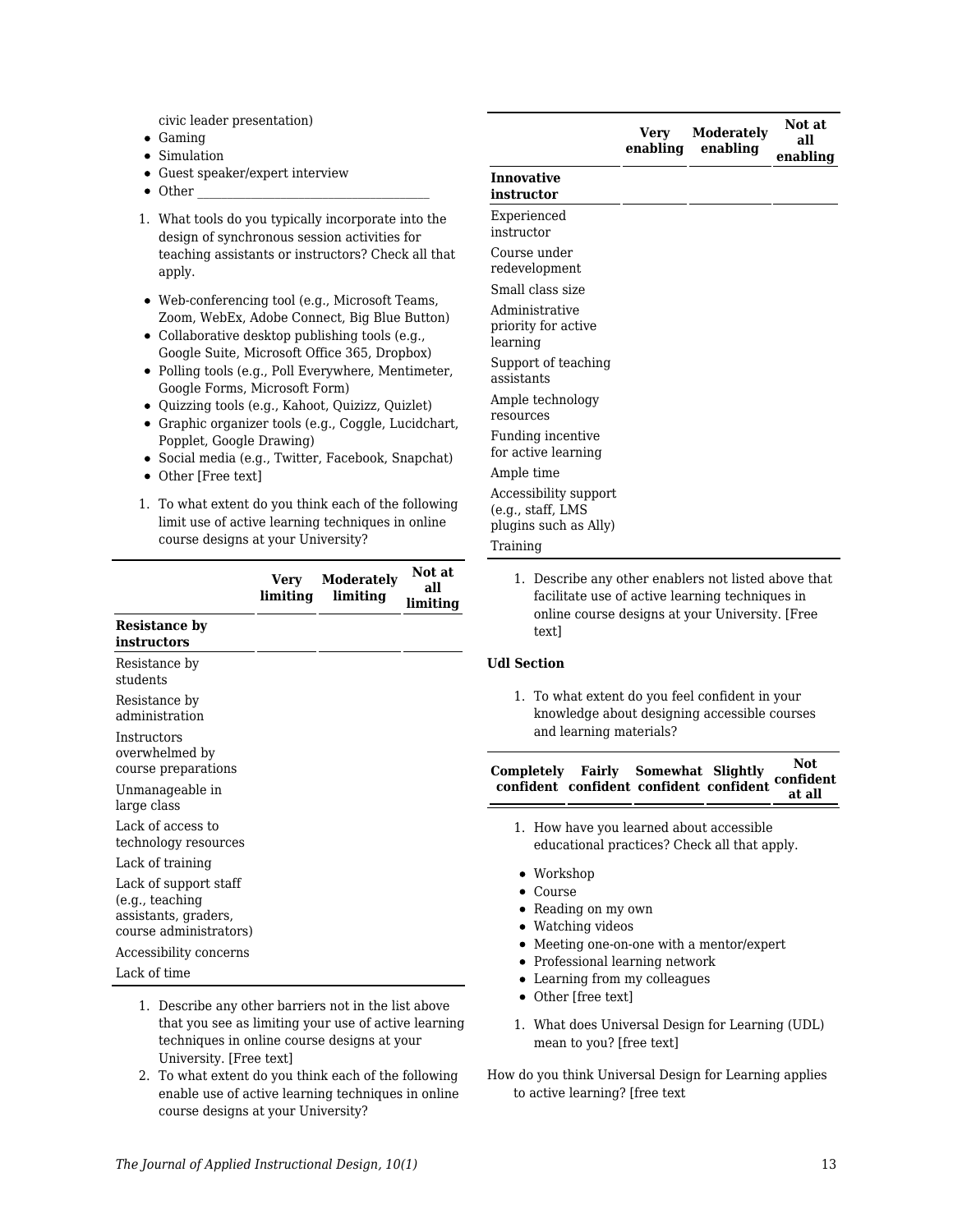### **Appendix B**

### **Semi-Structured Focus Group Protocol**

- 1. Describe some ways that you promote using active learning techniques in synchronous sessions for courses or learning experiences that you design or support.
- 2. [Show survey data word cloud of active learning techniques.] In the poll, select what you think are the top three most important active learning techniques that you tend to promote for use in synchronous sessions.
	- 1. Why do these techniques seem to be most favored?
	- 2. Do you have an example related to one of these techniques that you'd want to share?
- 3. [Show survey data bar graph of alternatives to live virtual classroom lectures.] In the poll, select what you think are the top three most important alternatives to live lecture format that you tend to promote in your designs and instructional support.
	- 1. Why do these alternatives seem to be most favored?
	- 2. Do you have an example related to one of these alternatives that you'd want to share?
- 4. [Show survey data bar graph of active learning techniques that designers knew about but tended to not incorporate in their designs.] Tell us more on why designers tend not to use these in course designs.
- 5. [Show survey data word cloud of active learning and UDL overlap.] Tell us more about your thoughts on how you see Universal Design for Learning and active learning techniques overlap.
- 6. Tell us more about how you strategically design from the outset for diverse learners in online learning environments.
	- 1. Can you share any examples of ways that you have done this in your designs?
- 7. [Show survey data bar graph of barriers that hinder incorporation of active learning techniques in online course designs.] In the poll, select what you think are the three greatest barriers.
	- 1. How do you address barriers to applications of UDL to active learning activities in your online course designs?
- 8. [Show survey data bar graph of enhancers that enable active learning techniques in online course designs.] In the poll, select what you think are the three greatest enhancers.
	- 1. How do you enhance applications of UDL in active online learning activities?
	- 2. Could you share some examples?
- 9. Any final thoughts that you would like to share?